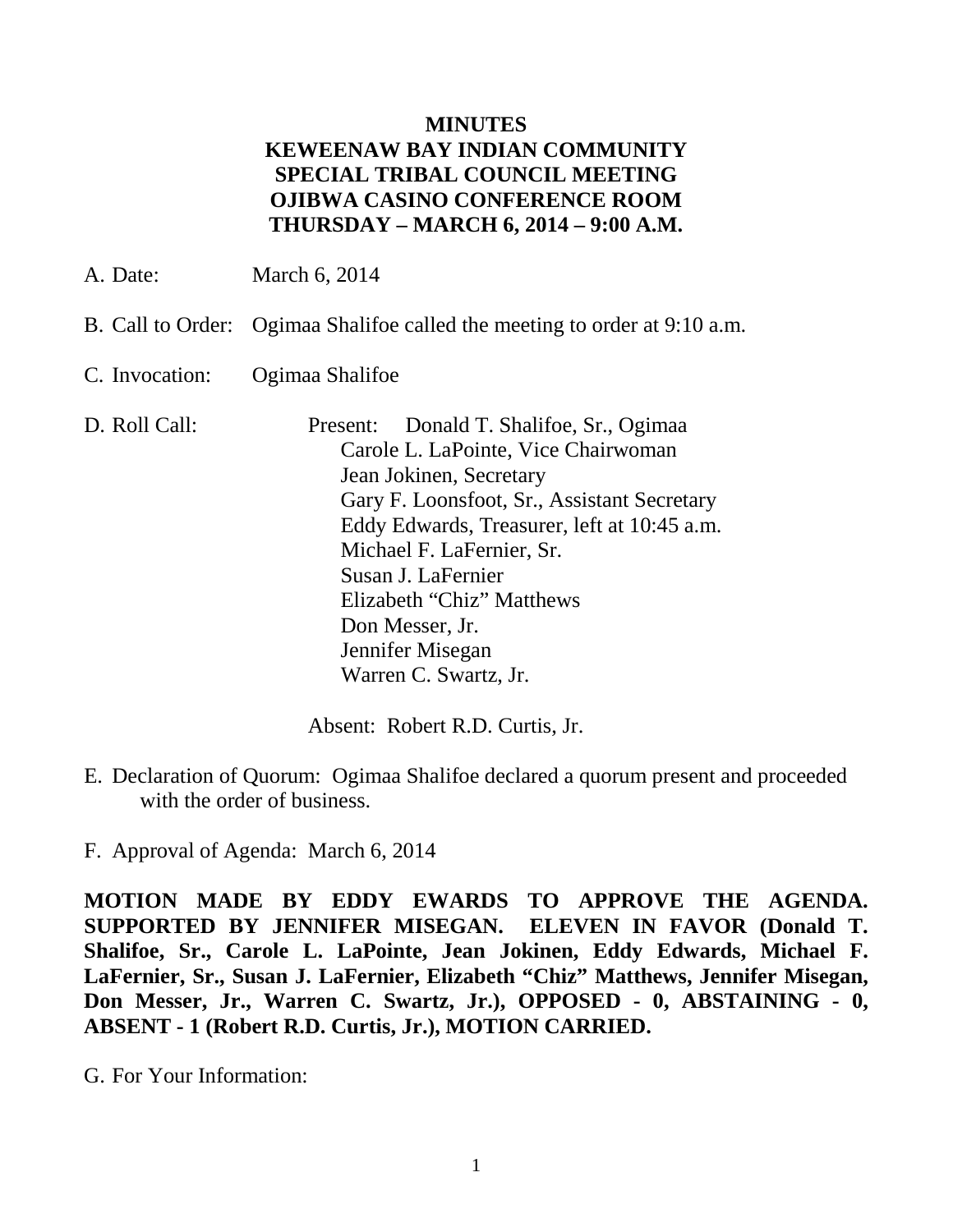- 1. SNB KBIC Guaranteed Loan/Vocational Tech Student Loan Program Account Summary February 5, 2014
- 2. GLIFWC Voigt Intertribal Task Force Meeting Minutes William Emery will be attending these meetings.
- 3. KBIC Tribal Police Training

H. Approval of Meeting Minutes:

- 1. January 5, 2013
- 2. January 10, 2013
- 3. January 17, 2013
- 4. January 24, 2013
- 5. January 31, 2013

**MOTION MADE BY EDDY EWARDS TO TABLE JANUARY 5, 2013 MINUTES UNTIL THE ADDITIONS ON PAGE 4: LIST ALL THE RESULTS OF WHO RAN IN THE ELECTION. SUPPORTED BY MICHAEL F. LAFERNIER, SR. ELEVEN IN FAVOR (Donald T. Shalifoe, Sr., Carole L. LaPointe, Jean Jokinen, Eddy Edwards, Michael F. LaFernier, Sr., Susan J. LaFernier, Elizabeth "Chiz" Matthews, Jennifer Misegan, Don Messer, Jr., Warren C. Swartz, Jr.), OPPOSED - 0, ABSTAINING - 0, ABSENT - 1 (Robert R.D. Curtis, Jr.), MOTION CARRIED.**

**MOTION MADE BY EDDY EWARDS TO TABLE ALL THE MINUTES JANUARY 5, 2013 THROUGH JANUARY 31, 2013 UNTIL ALL THE CHANGES ARE MADE. SUPPORTED BY JEAN JOKINEN. ELEVEN IN FAVOR (Donald T. Shalifoe, Sr., Carole L. LaPointe, Jean Jokinen, Eddy Edwards, Michael F. LaFernier, Sr., Susan J. LaFernier, Elizabeth "Chiz" Matthews, Jennifer Misegan, Don Messer, Jr., Warren C. Swartz, Jr.), OPPOSED - 0, ABSTAINING - 0, ABSENT - 1 (Robert R.D. Curtis, Jr.), MOTION CARRIED.**

- I. Old Business
	- 1. Dale Goodreau, Tribal Police Tribal Police Cops Grant for Compressor/Trailer

**MOTION MADE BY EDDY EWARDS TO APPROVE USING GRANT FUNDS \$7700 EACH FROM NORTH SHORE AND GREENLIGHT RESORT FOR THE AIR COMPRESSOR DIVE TANK REFILL AND TRAILER FOR TRIBAL POLICE. SUPPORTED BY DON MESSER, JR. ELEVEN IN FAVOR (Donald T. Shalifoe, Sr., Carole L. LaPointe, Jean Jokinen, Gary F. Loonsfoot, Sr., Eddy Edwards, Michael F. LaFernier, Sr., Susan J. LaFernier, Elizabeth "Chiz"**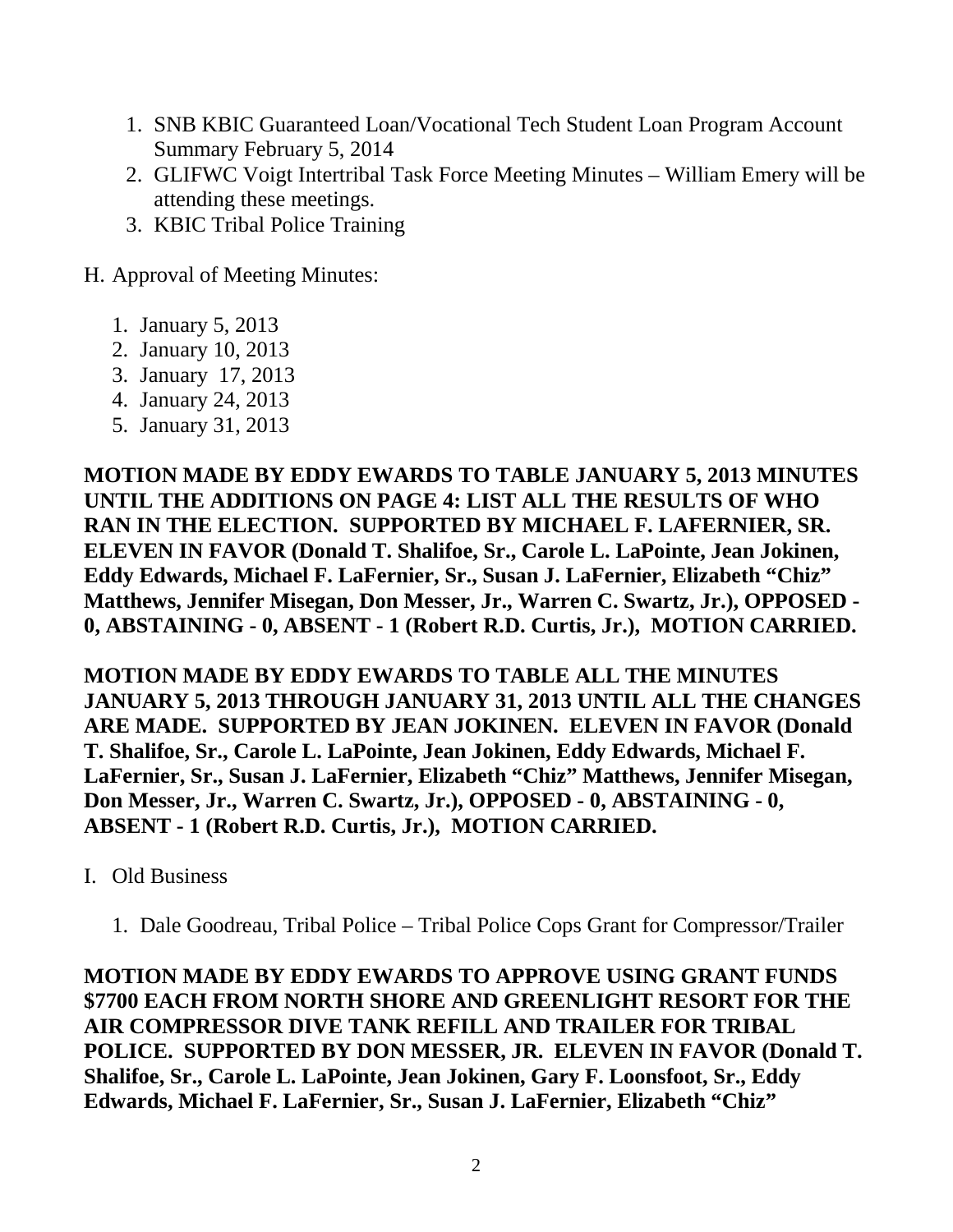#### **Matthews, Jennifer Misegan, Don Messer, Jr., Warren C. Swartz, Jr.), OPPOSED - 0, ABSTAINING - 0, ABSENT - 1 (Robert R.D. Curtis, Jr.), MOTION CARRIED.**

2. Debra Parrish, KBOCC President – Slate of Candidates for the Board of Regents: Clayton Ekdahl, Sandy Swartz, Karen Andersen and Robin Chosa

**MOTION MADE BY JENNIFER MISEGAN TO APPROVE CLAYTON EKDAHL, SANDY SWARTZ AND KAREN ANDERSEN FOR THE BOARD OF REGENTS LISTING FOR THE COLLEGE. SUPPORTED BY CAROLE L. LAPOINTE. NINE IN FAVOR (Donald T. Shalifoe, Sr., Carole L. LaPointe, Gary F. Loonsfoot, Sr., Eddy Edwards, Michael F. LaFernier, Sr., Susan J. LaFernier, Elizabeth "Chiz" Matthews, Jennifer Misegan, Don Messer, Jr.), OPPOSED – 1 (Jean Jokinen), ABSTAINING – 1 (Warren C. Swartz, Jr.), ABSENT - 1 (Robert R.D. Curtis, Jr.), MOTION CARRIED.**

3. Lori Sherman, Natural Resources – Naming of 2014 Fishing Derby and Dates for this year

**MOTION MADE BY JEAN JOKINEN TO NAME THE JUNE 28, 2014 FISHING DERBY IN HONOR OF OSCAR DENOMIE AND IN MEMORY OF JIM CORBETT, GARY KIRKISH AND WILLIAM KOLEHMAINEN. SUPPORTED BY GARY F. LOONSFOOT, SR. TEN IN FAVOR (Donald T. Shalifoe, Sr., Carole L. LaPointe, Jean Jokinen, Gary F. Loonsfoot, Sr., Michael F. LaFernier, Sr., Susan J. LaFernier, Jennifer Misegan, Don Messer, Jr., Warren C. Swartz, Jr.), OPPOSED – 0, ABSTAINING – 1 (Elizabeth "Chiz" Matthews), ABSENT - 2 (Eddy Edwards, Robert R.D. Curtis, Jr.), MOTION CARRIED.**

**Eddy Edwards left the room at 9:34 a.m. and returned at 9:42 a.m.**

4. Jean Jokinen, Secretary – Grievance Procedure

**MOTION MADE BY JEAN JOKINEN TO RESCIND THE MOTION FROM JANUARY 7, 2014** *"MOTION MADE BY JENNIFER MISEGAN THAT ALL ENTERPRISE EMPLOYEE APPEALS WILL HAVE A FINAL DECISION AT THE GENERAL MANAGER"* **AND TO MAKE THE GRIEVANCE PROCEDURES TO BE: GENERAL MANAGER, TREASURER AND COUNCIL FOR THE ENTERPRISE AND DEPARTMENT HEAD, PRESIDENT AND COUNCIL FOR THE GOVERNMENT SIDE AND TO HAVE THIS MOTION RETROACTIVE TO JANUARY 7, 2014. SUPPORTED BY JENNIFER MISEGAN. EIGHT IN FAVOR (Jean Jokinen, Gary F. Loonsfoot, Sr., Michael F. LaFernier, Sr., Susan J.**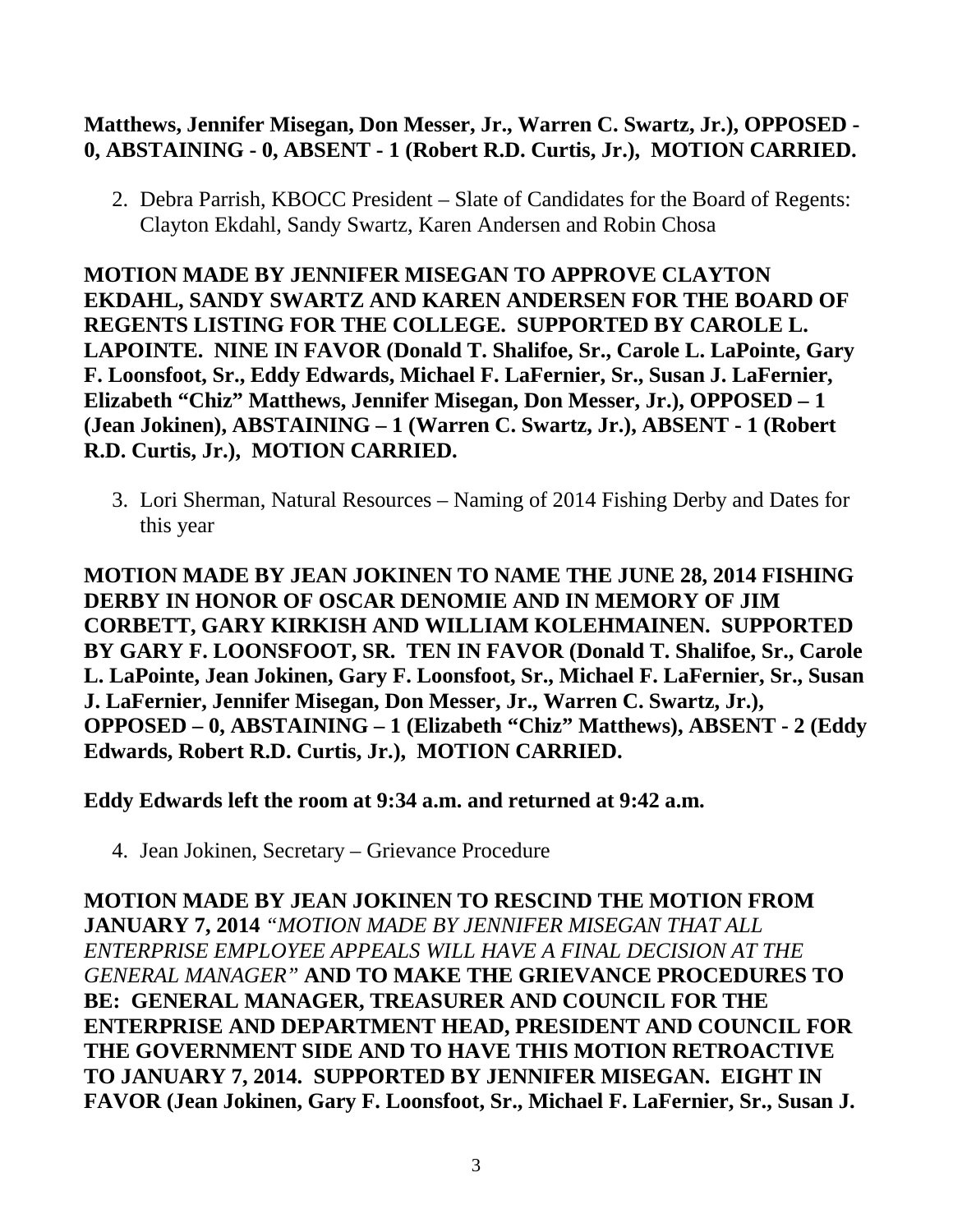## **LaFernier, Elizabeth "Chiz" Matthews, Jennifer Misegan, Don Messer, Jr., Warren C. Swartz, Jr.), OPPOSED – 3 (Donald T. Shalifoe, Sr., Carole L. LaPointe, Eddy Edwards), ABSTAINING – 0, ABSENT - 1 (Robert R.D. Curtis, Jr.), MOTION CARRIED.**

Donald Shalifoe stated: Progress was being made, now will be slowed down.

Eddy Edwards stated: Micro-managing again.

- J. New Business:
	- 1. Jerry Lee Curtis, New Day Director Resolution KB-013-2014 Access To Recovery/ITC Grant Renewal

**MOTION MADE BY CAROLE L. LAPOINTE TO APPROVE RESOLUTION KB-013-2014 FOR ATR/ITC. SUPPORTED BY ELIZABETH "CHIZ" MATTHEWS. ELEVEN IN FAVOR (Donald T. Shalifoe, Sr., Carole L. LaPointe, Jean Jokinen, Gary F. Loonsfoot, Sr., Eddy Edwards, Michael F. LaFernier, Sr., Susan J. LaFernier, Elizabeth "Chiz" Matthews, Don Messer, Jr., Jennifer Misegan, Warren C. Swartz, Jr.), OPPOSED – 0, ABSTAINING – 0, ABSENT - 1 (Robert R.D. Curtis, Jr.), MOTION CARRIED.**

2. Darren Webb, Commodity Foods Director – (2) Bids for 2 Security Cameras

**MOTION MADE BY JEAN JOKINEN TO APPROVE THE BID FOR SOUTH SHORE SERVICES, INC. FOR \$5,882.00. SUPPORTED BY SUSAN J. LAFERNIER. NINE IN FAVOR (Donald T. Shalifoe, Sr., Carole L. LaPointe, Jean Jokinen, Gary F. Loonsfoot, Sr., Michael F. LaFernier, Sr., Susan J. LaFernier, Elizabeth "Chiz" Matthews, Jennifer Misegan, Warren C. Swartz, Jr.), OPPOSED – 1 (Eddy Edwards), ABSTAINING – 1 (Don Messer, Jr.), ABSENT - 1 (Robert R.D. Curtis, Jr.), MOTION CARRIED.**

3. Nikki Arens, Youth Director – Youth Spring Break Trip 2014 Wisconsin Dells

MOTION MADE BY JEAN JOKINEN TO NOT APPROVE THIS AND TO LOOK FOR SOMETHING CULTURAL OR TRIBAL.

MOTION DIED DUE TO LACK OF SUPPORT.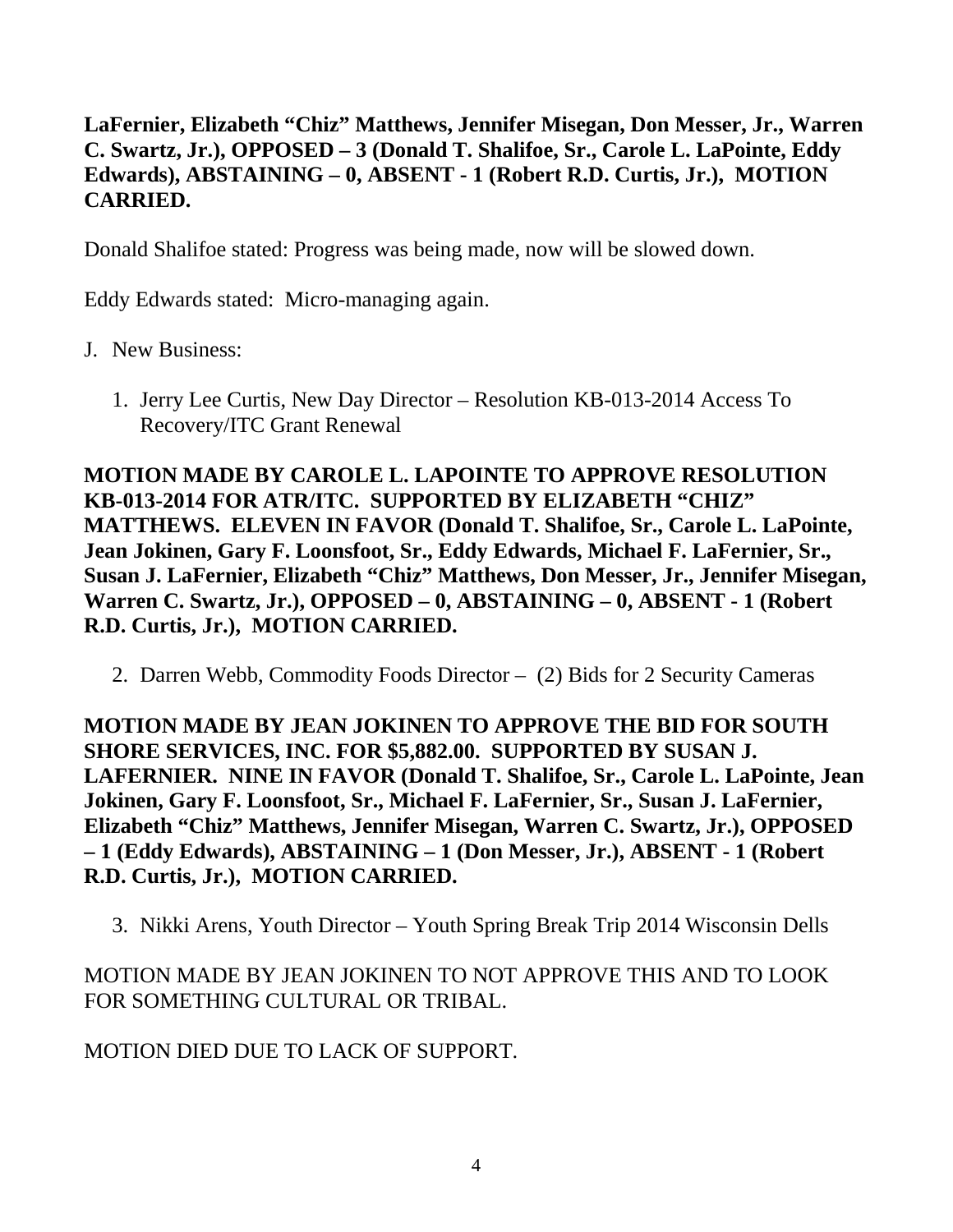**MOTION MADE BY GARY F. LOONSFOOT, SR. TO APPROVE THE TRIP AS PRESENTED. SUPPORTED BY MICHAEL F. LAFERNIER, SR. TEN IN FAVOR (Carole L. LaPointe, Jean Jokinen, Gary F. Loonsfoot, Sr., Eddy Edwards, Michael F. LaFernier, Sr., Susan J. LaFernier, Elizabeth "Chiz" Matthews, Jennifer Misegan, Don Messer, Jr., Warren C. Swartz, Jr.), OPPOSED – 0, ABSTAINING – 1 (Donald T. Shalifoe, Sr.), ABSENT - 1 (Robert R.D. Curtis, Jr.), MOTION CARRIED.**

4. Jerry Jondreau, Forester – KB-007-2014 Forestry Projects 2014

**MOTION MADE BY JENNIFER MISEGAN TO APPROVE KB-007-2014 FORESTRY PROJECTS 2014. SUPPORTED BY CAROLE L. LAPOINTE. ELEVEN IN FAVOR (Donald T. Shalifoe, Sr., Carole L. LaPointe, Jean Jokinen, Gary F. Loonsfoot, Sr., Eddy Edwards, Michael F. LaFernier, Sr., Susan J. LaFernier, Elizabeth "Chiz" Matthews, Jennifer Misegan, Don Messer, Jr., Warren C. Swartz, Jr.), OPPOSED – 0, ABSTAINING – 0, ABSENT - 1 (Robert R.D. Curtis, Jr.), MOTION CARRIED.**

5. Carole LaPointe, Vice Chairwoman – Resolution KB-014-2014 FA Funding Agreement

**MOTION MADE BY JEAN JOKINEN TO APPROVE RESOLUTION KB-014- 2014. SUPPORTED BY GARY F. LOONSFOOT, SR. ELEVEN IN FAVOR (Donald T. Shalifoe, Sr., Carole L. LaPointe, Jean Jokinen, Gary F. Loonsfoot, Sr., Eddy Edwards, Michael F. LaFernier, Sr., Susan J. LaFernier, Elizabeth "Chiz" Matthews, Jennifer Misegan, Don Messer, Jr., Warren C. Swartz, Jr.), OPPOSED – 0, ABSTAINING – 0, ABSENT - 1 (Robert R.D. Curtis, Jr.), MOTION CARRIED.**

## **Elizabeth "Chiz" Matthews left the room at 10:16 a.m. returned at 10:19 a.m.**

- 6. Ricky Geroux, Baraga Legion Guaranteed Loan Request for Baraga American Legion to purchase used equipment to make Pasties (vegetable peeler, mixer, dough roller, Bunn coffee maker, and a convection oven)
- 7. Bruce LaPointe, Public Works Resolution KB-010-2014 TTIP 2014-2017

## **Eddy Edwards left the room at 10:24 a.m. and returned at 10:25 a.m.**

# **MOTION MADE BY GARY F. LOONSFOOT, SR. TO TABLE KB-010-2014 UNTIL WE RECEIVE THE PLAN. SUPPORTED BY SUSAN J. LAFERNIER.**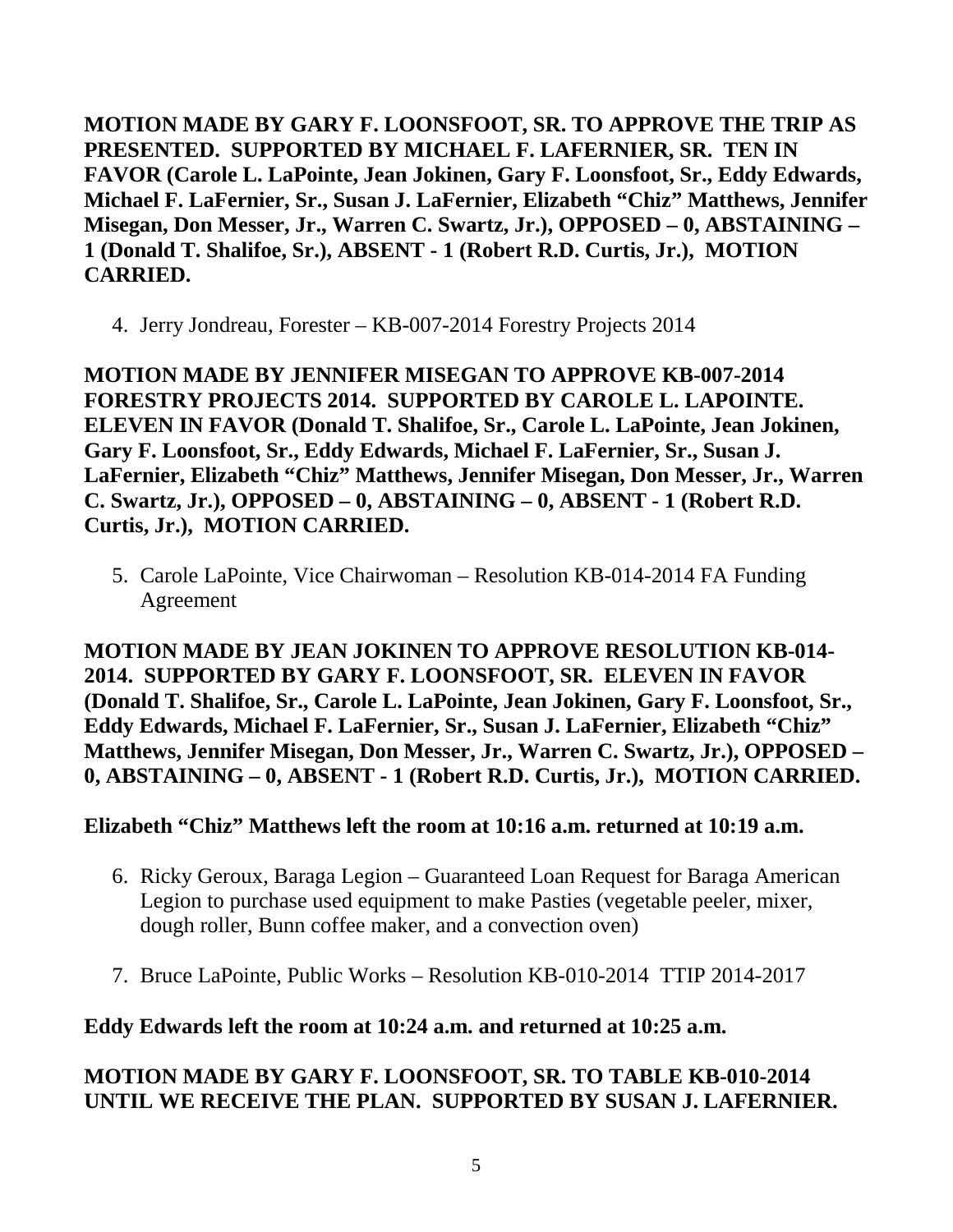**TEN IN FAVOR (Donald T. Shalifoe, Sr., Carole L. LaPointe, Jean Jokinen, Gary F. Loonsfoot, Sr., Michael F. LaFernier, Sr., Susan J. LaFernier, Elizabeth "Chiz" Matthews, Jennifer Misegan, Don Messer, Jr., Warren C. Swartz, Jr.), OPPOSED – 0, ABSTAINING – 0, ABSENT - 2 (Eddy Edwards was out of the room, Robert R.D. Curtis, Jr.), MOTION CARRIED.**

**Jennifer Misegan left the room at 10:25 a.m. and returned at 10:28 a.m.**

**Old Business (went back to MOU – Heather Chapman/Judy Heath/Isabelle Welsh)**

1. Judy Heath/Heather Chapman – MOU

**MOTION MADE BY JENNIFER MISEGAN TO APPROVE THE MEMORANDUM OF UNDERSTANDING BETWEEN THE KEWEENAW BAY INDIAN COMMUNITY AND THE MICHIGAN DEPARTMENT OF HUMAN SERVICES. SUPPORTED BY CAROLE L. LAPOINTE. ELEVEN IN FAVOR (Donald T. Shalifoe, Sr., Carole L. LaPointe, Gary F. Loonsfoot, Sr., Eddy Edwards, Michael F. LaFernier, Sr., Susan J. LaFernier, Elizabeth "Chiz" Matthews, Don Messer, Jr., Jennifer Misegan, Warren C. Swartz, Jr.), OPPOSED – 1 (Jean Jokinen), ABSTAINING – 0, ABSENT - 1 (Robert R.D. Curtis, Jr.), MOTION CARRIED.**

**Break 10:43 a.m. – 10:57 a.m.**

K. Closed Session:

**MOTION MADE BY JEAN JOKINEN TO GO INTO CLOSED SESSION AT 10:58 A.M. SECONDED BY MICHAEL F. LAFERNIER, SR. SEVEN IN FAVOR (Donald T. Shalifoe, Sr., Carole L. LaPointe, Jean Jokinen, Michael F. LaFernier, Sr., Susan J. LaFernier, Elizabeth "Chiz" Matthews, Jennifer Misegan, Warren C. Swartz, Jr.), OPPOSED – 0, ABSTAINING – 0, ABSENT - 4 (Gary F. Loonsfoot, Sr., Eddy Edwards, Robert R.D. Curtis, Jr., Don Messer Jr.), MOTION CARRIED.**

**Gary Loonsfoot Sr. and Don Messer Jr. returned at 10:59 a.m.**

**Eddy Edwards left at 10:59 a.m.**

1. Brandy Chosa, Background Investigator – Adjudication Panel – Miranda Forcia and Hope Laramore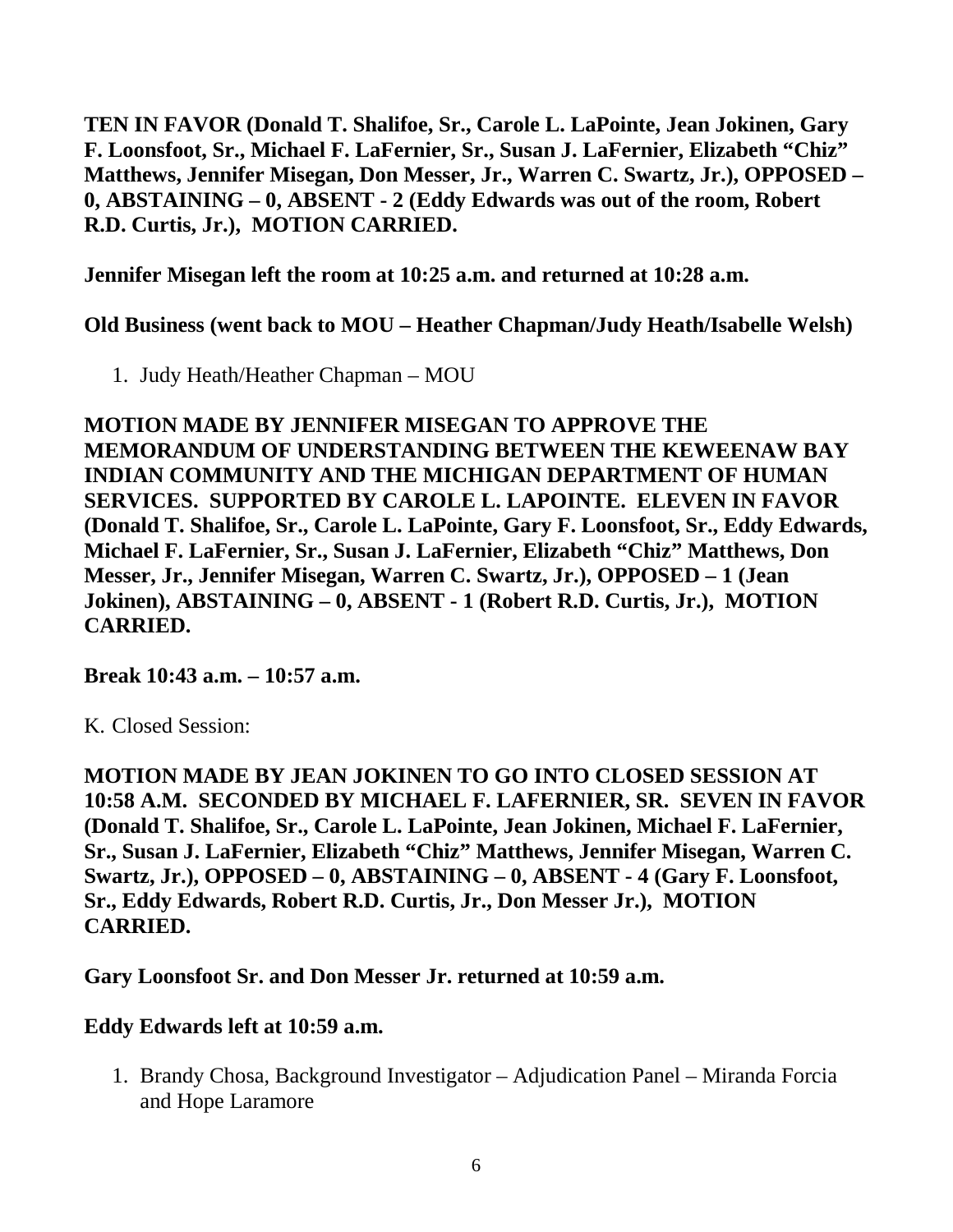2. Heather Chapman, KBIC Attorney/Dan MacNeil – IHS CSC Case

**MOTION MADE BY JEAN JOKINEN TO GO INTO OPEN SESSION AT 11:29 A.M. SECONDED BY MICHAEL F. LAFERNIER, SR. SEVEN IN FAVOR (Donald T. Shalifoe, Sr., Carole L. LaPointe, Jean Jokinen, Michael F. LaFernier, Sr., Susan J. LaFernier, Elizabeth "Chiz" Matthews, Jennifer Misegan, Warren C. Swartz, Jr.), OPPOSED – 0, ABSTAINING – 0, ABSENT - 4 (Gary F. Loonsfoot, Sr., Eddy Edwards, Robert R.D. Curtis, Jr., Don Messer Jr.), MOTION CARRIED.**

**MOTION MADE BY CAROLE L. LAPOINTE TO APPROVE MIRANDA FORCIA FOR THE ADJUDICATION PANEL. SUPPORTED BY JEAN JOKINEN. EIGHT IN FAVOR (Donald T. Shalifoe, Sr., Carole L. LaPointe, Jean Jokinen, Gary F. Loonsfoot, Sr., Michael F. LaFernier, Sr., Elizabeth "Chiz" Matthews, Don Messer, Jr., Warren C. Swartz, Jr.), OPPOSED – 0, ABSTAINING – 2 (Susan J. LaFernier, Jennifer Misegan), ABSENT - 2 (Eddy Edwards, Robert R.D. Curtis, Jr.), MOTION CARRIED.**

**MOTION MADE BY JEAN JOKINEN TO GO WITH HEATHER'S RECOMMENDATION FOR THE IHS CSC CASE AND NAME CAROLE L. LAPOINTE AS SIGNATOR. SUPPORTED BY ELIZABETH "CHIZ" MATTHEWS. EIGHT IN FAVOR (Donald T. Shalifoe, Sr., Carole L. LaPointe, Jean Jokinen, Michael F. LaFernier, Sr., Susan J. LaFernier, Elizabeth "Chiz" Matthews, Don Messer, Jr., Jennifer Misegan), OPPOSED – 0, ABSTAINING – 2 (Gary F. Loonsfoot, Sr., Warren C. Swartz, Jr.), ABSENT - 2 (Eddy Edwards, Robert R.D. Curtis, Jr.), MOTION CARRIED.**

L. Adjournment:

**MOTION MADE BY JEAN JOKINEN TO ADJOURN AT 11:35 A.M. SUPPORTED BY JENNIFER MISEGAN. TEN IN FAVOR (Donald Shalifoe, Sr., Carole L. LaPointe, Jean Jokinen, Gary F. Loonsfoot, Sr., Michael F. LaFernier, Sr., Susan J. LaFernier, Elizabeth "Chiz" Matthews, Don Messer, Jr., Jennifer Misegan, Warren C. Swartz, Jr.), OPPOSED - 0, ABSTAINING - 0, ABSENT – 2 (Eddy Edwards, Robert R.D. Curtis, Jr.) MOTION CARRIED.**